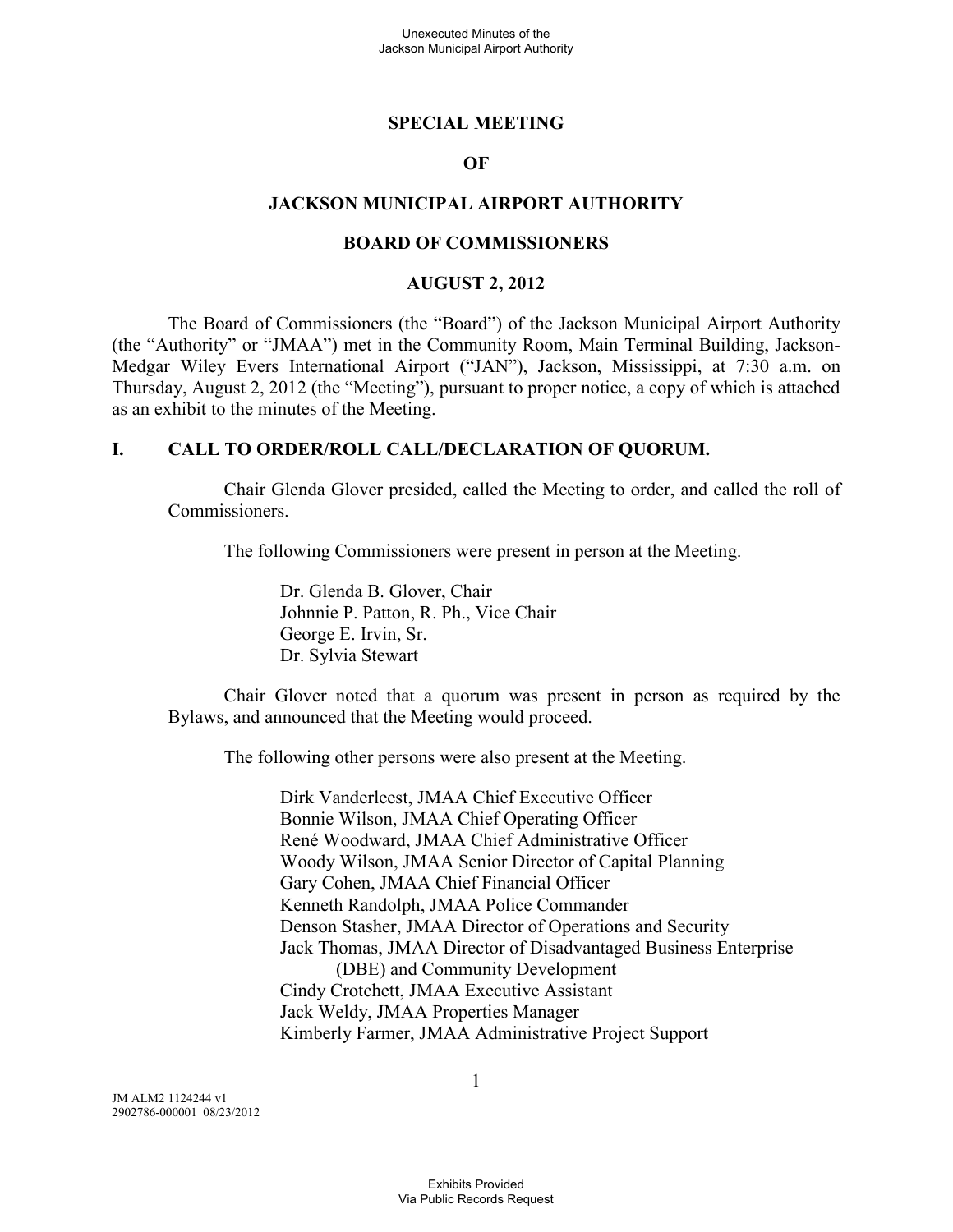Garry Montgomery, JMAA Maintenance Manager Joyce Tillman, JMAA Facilities Engineer Tom Henderson, Neel-Schaffer, Inc. Jim White, Waggoner Engineering, Inc. Alexander Martin, Baker Donelson Bearman Caldwell & Berkowitz

#### **II. PUBLIC COMMENTS.**

None.

#### **III. REPORTS.**

#### **A. Chief Executive Officer.**

#### **1.** *2013 Airshow.*

Mr. Vanderleest informed the Board that plans were underway for the 2013 Airshow, which will be held in May 2013 to celebrate the  $50<sup>th</sup>$ anniversary of JAN.

## **2.** *Runway 16L/34R.*

Mr. Vanderleest updated the Board on the status of the pending mediation and arbitration regarding Runway 16L/34R between the Authority and Rifenburg Construction, Inc.

## **3.** *JMAA Contract No. 009-12-036, East Parallel Runway 16L/34R Pavement Rehabilitation, Phase II, JAN.*

Mr. Vanderleest updated the Board regarding the re-bid for this project.

## **4.** *US Airways Application for Slot Exemption: JAN-DCA.*

Mr. Vanderleest informed the Board that the Authority had received notice that the Federal Aviation Administration had awarded two within-perimeter slot exemptions at Ronald Reagan Washington National Airport ("DCA") to U.S. Airways to operate round-trip flights between DCA and JAN

## **5.** *East/West Checkpoint Expansion.*

Mr. Vanderleest provided the Board with an update on the status of this project.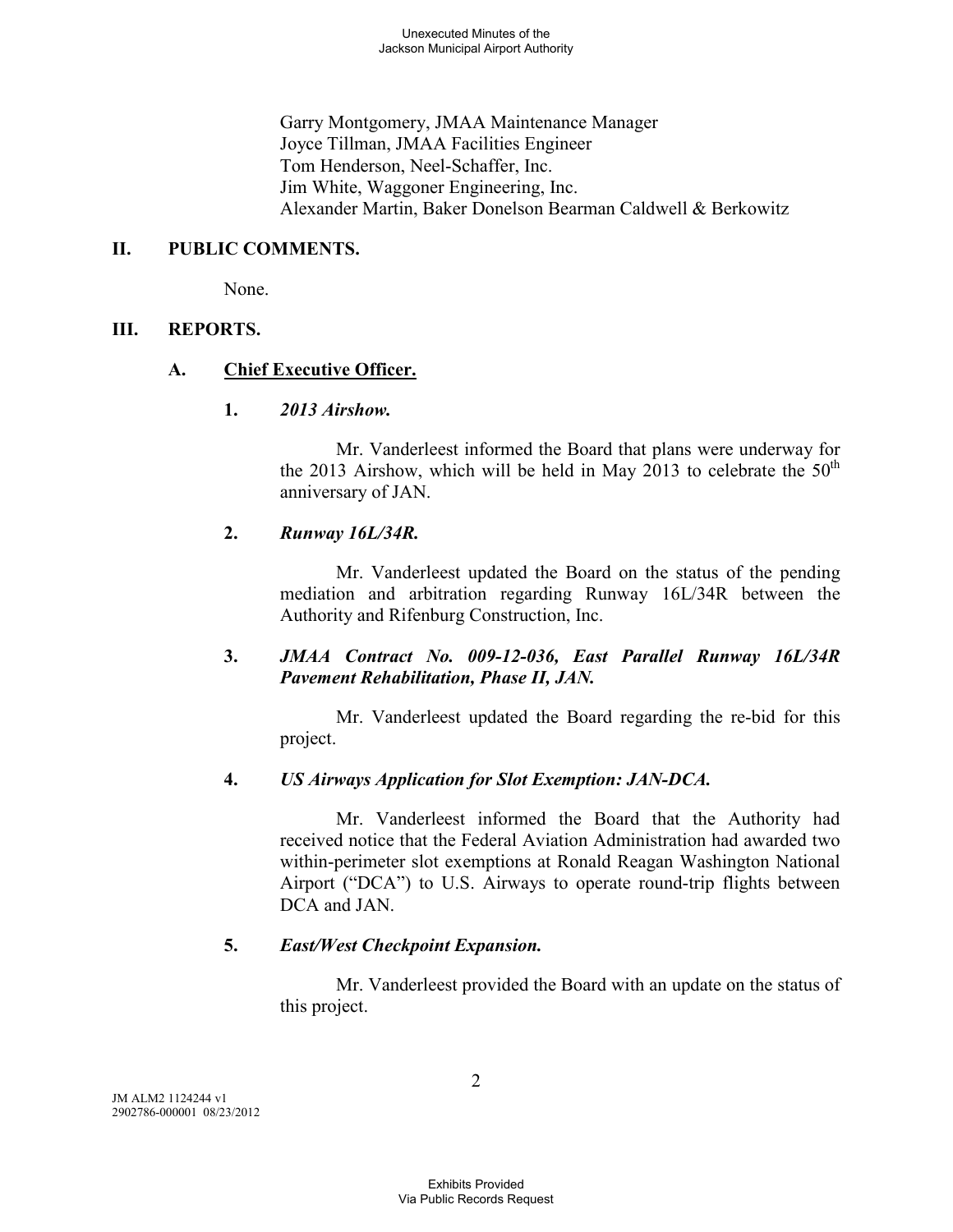## **6.** *Quick Turnaround Facility.*

Mr. Vanderleest provided the Board with an update on the status of this project.

## **7.** *Hudson/Host Concessions.*

Mr. Vanderleest provided the Board with an update on the status of this project.

## **IV. ACTION ITEMS.**

## **A. Construction Projects.**

#### **1.** *JMAA Project No. 011-11, Power Resources Evaluation and Improvement, JAN/HKS: Award Contract.*

Mr. Vanderleest directed the Board's attention to the memorandum dated August 1, 2012, which was in the packet distributed to the Board prior to the Meeting (the "Packet"), and discussed the memorandum with the Board. A copy of the Packet is attached as an exhibit to the minutes of the Meeting.

After discussion, upon motion duly made by Commissioner Stewart, seconded by Commissioner Patton, and unanimously approved by the affirmative votes of all Commissioners present, the Board adopted the following resolution.

#### **RESOLUTION AWARDING CONTRACT FOR PROJECT NO. 011-11, POWER RESOURCES EVALUATION AND IMPROVEMENT AT JACKSON-MEDGAR WILEY EVERS INTERNATIONAL AIRPORT**

**WHEREAS**, at its May 24, 2012, meeting, the Board of Commissioners (the "Board") of the Jackson Municipal Airport Authority (the "Authority") authorized the staff of the Authority to publish an advertisement for bids for JMAA Project No. 011-11, Power Resources Evaluation and Improvement at Jackson-Medgar Wiley Evers International Airport (the "Power Resources Project"); and

**WHEREAS**, the Authority received five bids in response to said advertisement for the Power Resources Project; and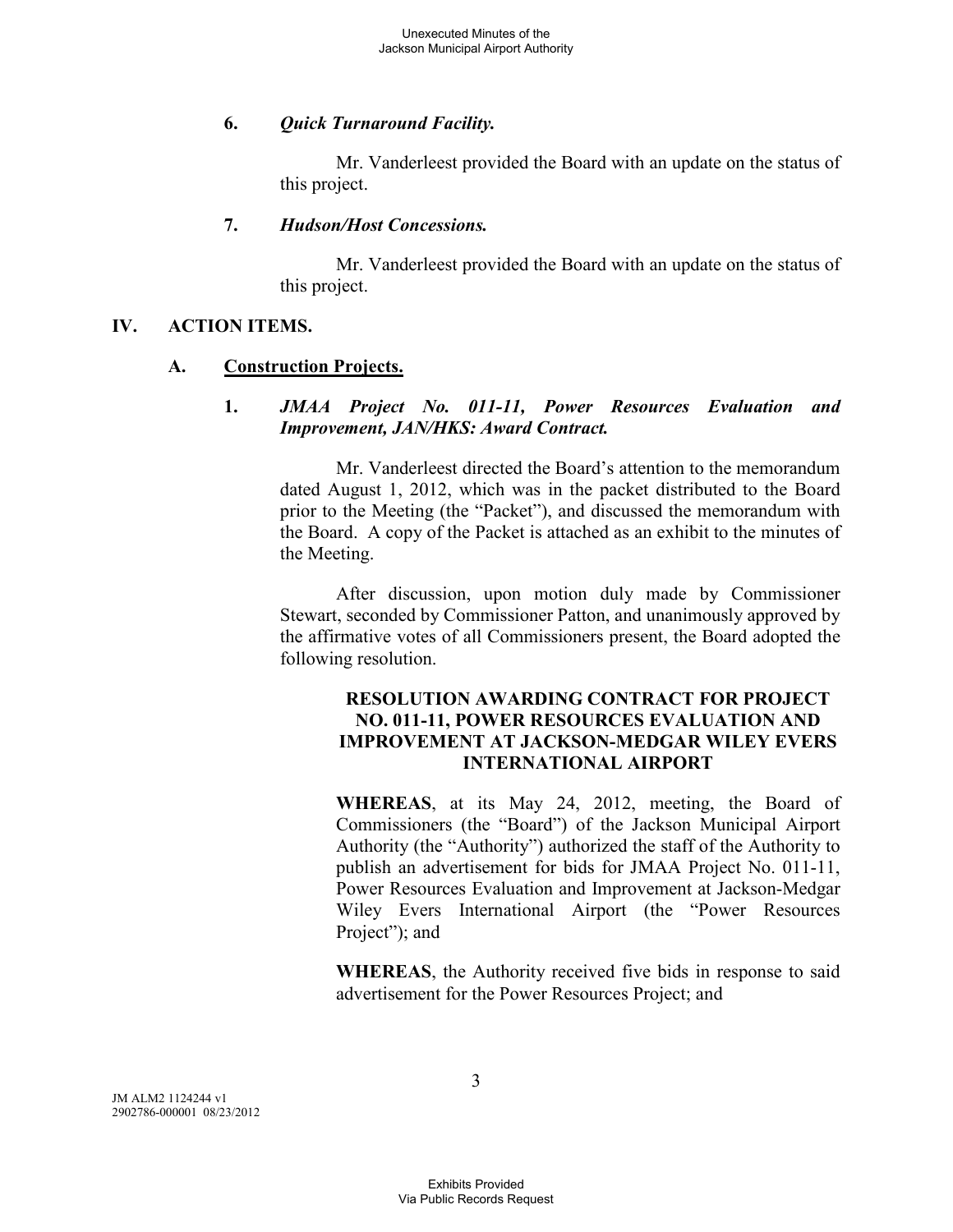**WHEREAS**, the staff of the Authority and I.C. Thomasson Associates, Inc. ("ICT"), the Authority's project engineer for the Power Resources Project, reviewed the bids; and

**WHEREAS**, the staff of the Authority and ICT have recommended that the Board (i) accept the base bid of \$4,105,000 and the bid for Alternate #1 of \$140,000 for a total bid of \$4,245,000 by Webster Electric Co., Inc. ("Webster") as the lowest and best bid for the Power Resources Project and (ii) approve and authorize negotiation and execution of an agreement with Webster to accomplish the Power Resources Project (the "Webster Agreement"), all as more particularly described in that certain Memorandum dated August 1, 2012, which was (i) included in the packet distributed to the Board prior to the August 2, 2012, Special Meeting of the Board, and (ii) incorporated herein by reference (the "Memorandum"); and

**WHEREAS**, the Board has reviewed the Memorandum and considered said recommendation by the staff of the Authority and ICT;

**NOW**, **THEREFORE, BE IT RESOLVED**, the Board hereby determines that it would be in the best interests of and in furtherance of the duties and responsibilities of the Authority to, and the Board hereby does: (i) accept the bid submitted by Webster as the lowest and best bid for the Power Resources Project; and (ii) approve and authorize negotiation, execution and accomplishment of the Webster Agreement, said Webster Agreement to be in such form and to contain such terms and conditions consistent with the Memorandum, as may be deemed appropriate by the Chief Executive Officer of the Authority, as evidenced by his execution thereof.

## **B. Procurements.**

There was no discussion of procurements at the Meeting.

## **C. Grants.**

There was no discussion of grants at the Meeting.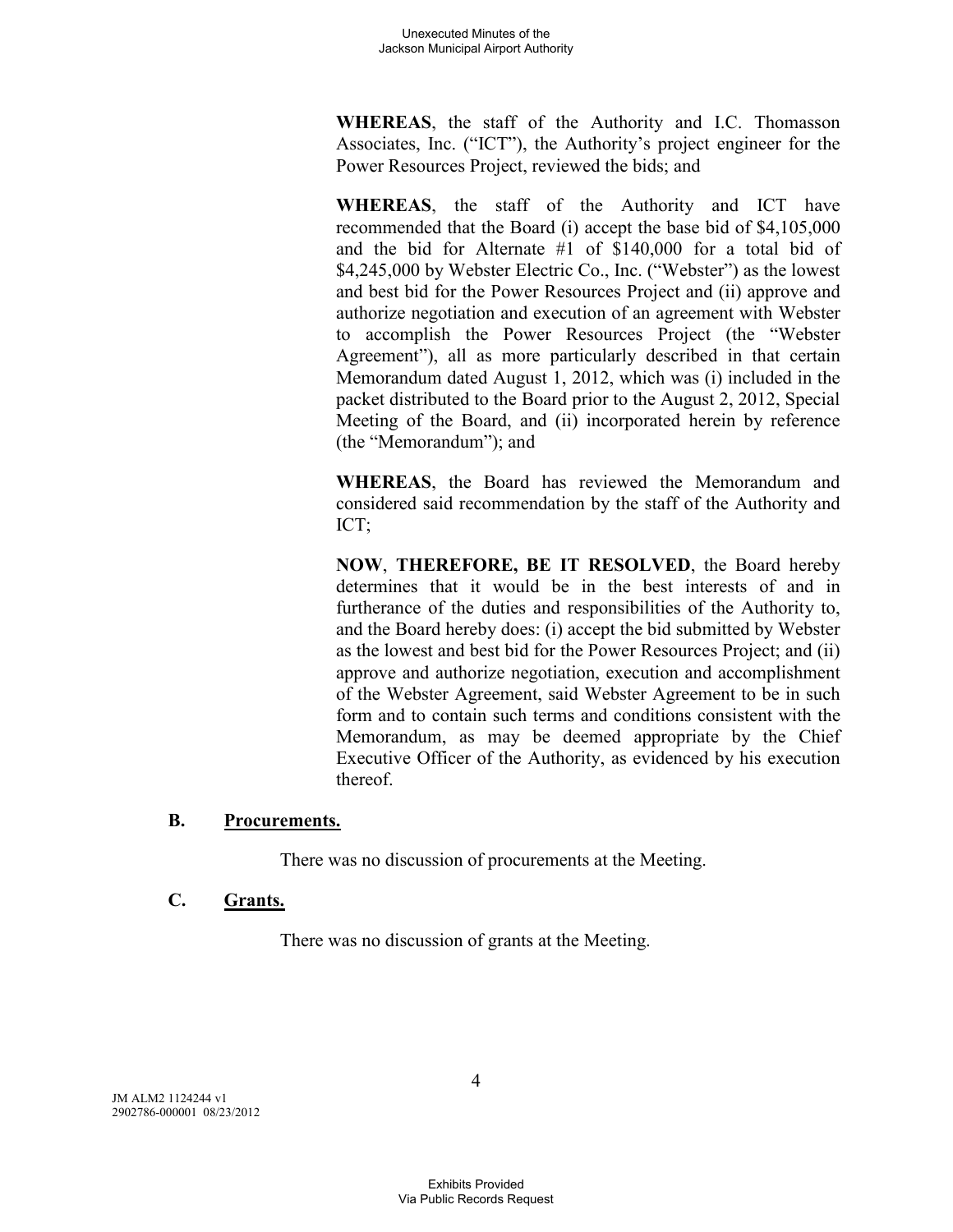## **D. Other Matters.**

#### **1.** *Early Issues.*

Mr. Vanderleest distributed to and discussed with the Board a memorandum dated August 1, 2012, regarding an early issue claim, a copy of which is attached as an exhibit to the minutes of the Meeting.

After discussion, upon motion duly made by Commissioner Irvin, seconded by Commissioner Stewart, with the affirmative votes of all Commissioners present, the Board adopted the following resolution.

## **RESOLUTION APPROVING AND AUTHORIZING PAYMENT OF EARLY ISSUE CLAIM TO STANTON BODY SHOP AND WRECKER SERVICE, LLC**

**WHEREAS,** the staff of the Jackson Municipal Airport Authority (the "Authority") has recommended that the Board of Commissioners (the "Board") of the Authority approve and authorize prompt payment of a certain early issue claim to Stanton Body Shop and Wrecker Service, LLC (the "Early Issue Claim"), a copy of the Early Issue Claim being (i) attached as an exhibit to the minutes of the Special Meeting of the Board on August 2, 2012, and (ii) incorporated herein by reference; and

**WHEREAS**, the Board has reviewed the Early Issue Claim and considered said recommendation by the staff of the Authority;

**NOW, THEREFORE, BE IT RESOLVED**, the Board hereby determines that the Early Issue Claim is an appropriate and proper expense incurred in connection with authorized responsibilities and duties of the Authority, and hereby approves and authorizes prompt payment of the Early Issue Claim in the total amount of \$4,105.60.

# **V. DISCUSSION: STRATEGIC INITIATIVES.**

There was no discussion of strategic initiatives at the Meeting.